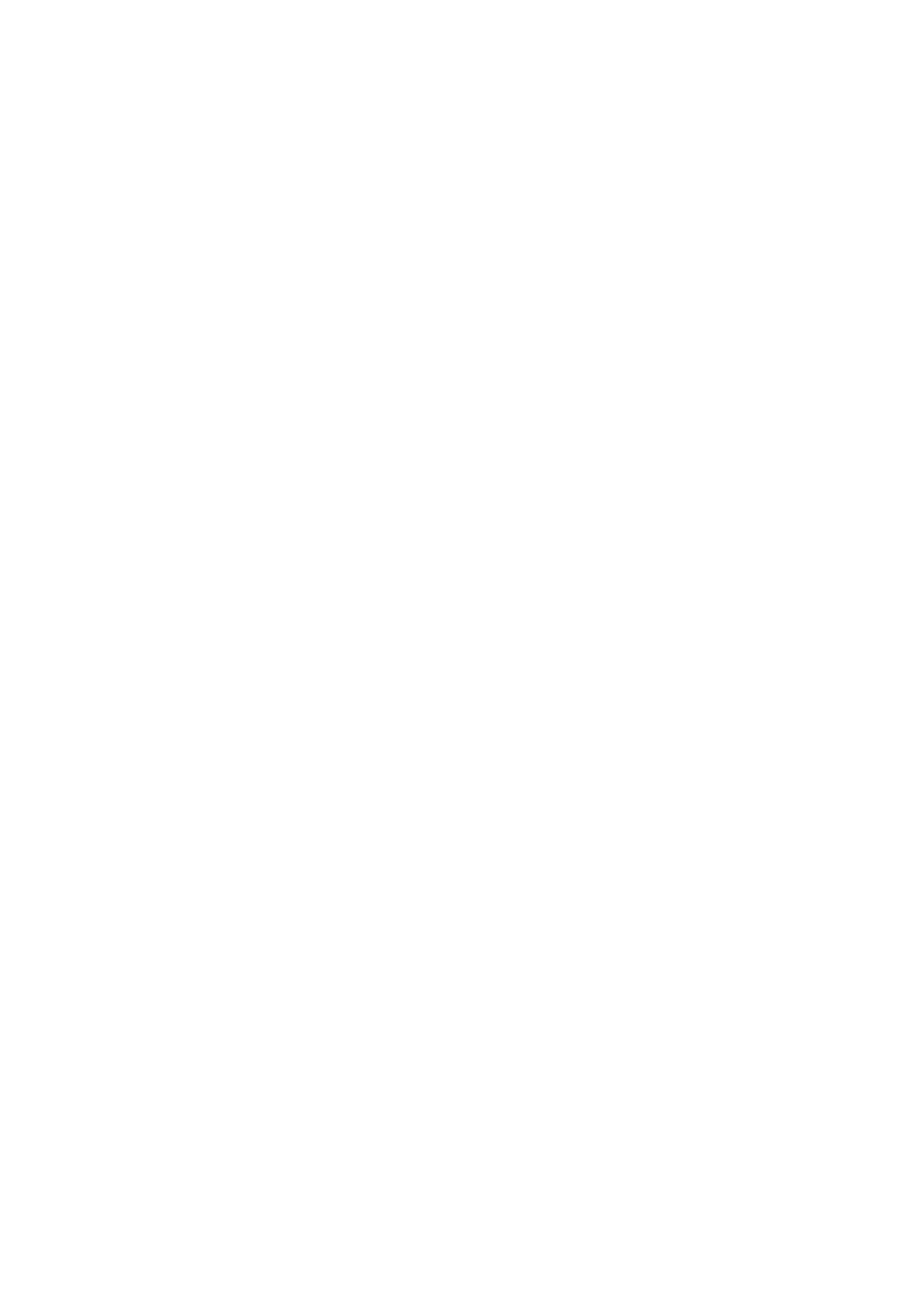

# House of Commons Committee of Public Accounts

# **Gaining and retaining a job: the Department for Work and Pensions' support for disabled people**

## **Sixth Report of Session 2006–07**

*Report, together with formal minutes, oral and written evidence* 

*Ordered by The House of Commons to be printed 27 November 2006* 

> **HC 112 [incorporating HC 1089-i, Session 2005-06]**  Published on 16 January 2007 by authority of the House of Commons London: The Stationery Office Limited £0.00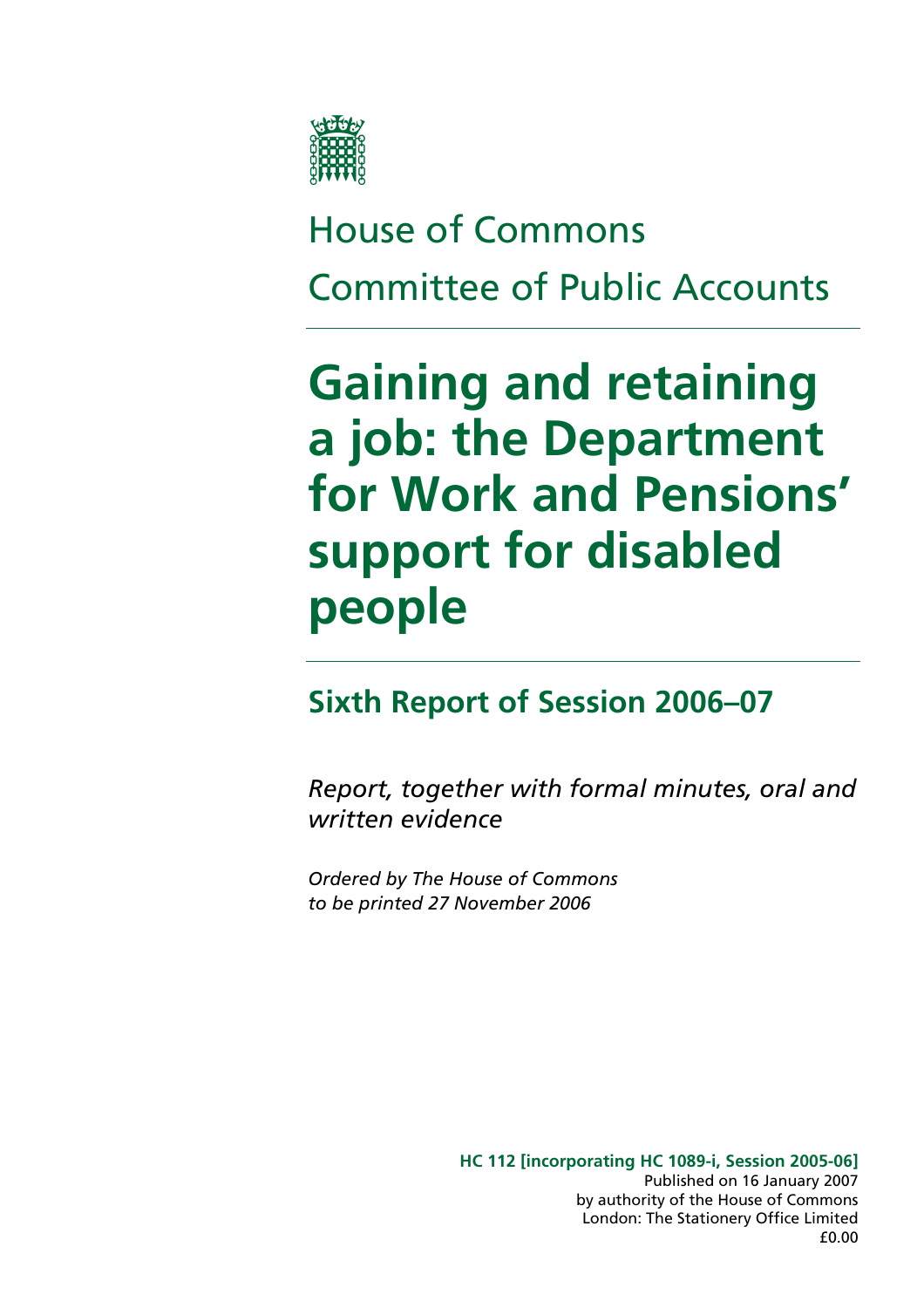### **The Committee of Public Accounts**

The Committee of Public Accounts is appointed by the House of Commons to examine "the accounts showing the appropriation of the sums granted by Parliament to meet the public expenditure, and of such other accounts laid before Parliament as the committee may think fit" (Standing Order No 148).

#### **Current membership**

Mr Richard Bacon MP (*Conservative, South Norfolk*) Annette Brooke MP (*Liberal Democrat, Mid Dorset and Poole North*) Greg Clark MP (*Conservative, Tunbridge Wells*) Rt Hon David Curry MP (*Conservative, Skipton and Ripon*) Mr Ian Davidson MP (*Labour, Glasgow South West*) Mr Philip Dunne MP (*Conservative, Ludlow*) Helen Goodman MP (*Labour, Bishop Auckland*) Mr John Healey MP *(Labour, Wentworth)* Mr Sadiq Khan MP (*Labour, Tooting*) Mr Edward Leigh MP (*Conservative, Gainsborough*) Sarah McCarthy-Fry MP (*Labour, Portsmouth North*) Mr Austin Mitchell MP (*Labour, Great Grimsby*) Dr John Pugh MP (*Liberal Democrat, Southport*) Mr Don Touhig MP (*Labour, Islwyn*) Kitty Ussher MP (*Labour, Burnley*) Rt Hon Alan Williams MP (*Labour, Swansea West*)

The following were also Members of the Committee during the period of the enquiry:

Angela Browning MP *(Conservative, Tiverton and Honiton)*  Mr Alistair Carmichael MP *(Liberal Democrat, Orkney and Shetland)*  Jon Trickett MP *(Labour, Hemsworth)* 

#### **Powers**

Powers of the Committee of Public Accounts are set out in House of Commons Standing Orders, principally in SO No 148. These are available on the Internet via www.parliament.uk.

#### **Publications**

The Reports and evidence of the Committee are published by The Stationery Office by Order of the House. All publications of the Committee (including press notices) are on the Internet at http://www.parliament.uk/pac. A list of Reports of the Committee in the present Session is at the back of this volume.

#### **Committee staff**

The current staff of the Committee is Mark Etherton (Clerk), Christine Randall (Committee Assistant), Emma Sawyer (Committee Assistant), Oliver Denton (Secretary), and Luke Robinson (Media Officer).

#### **Contacts**

All correspondence should be addressed to the Clerk, Committee of Public Accounts, House of Commons, 7 Millbank, London SW1P 3JA. The telephone number for general enquiries is 020 7219 5708; the Committee's email address is pubaccom@parliament.uk.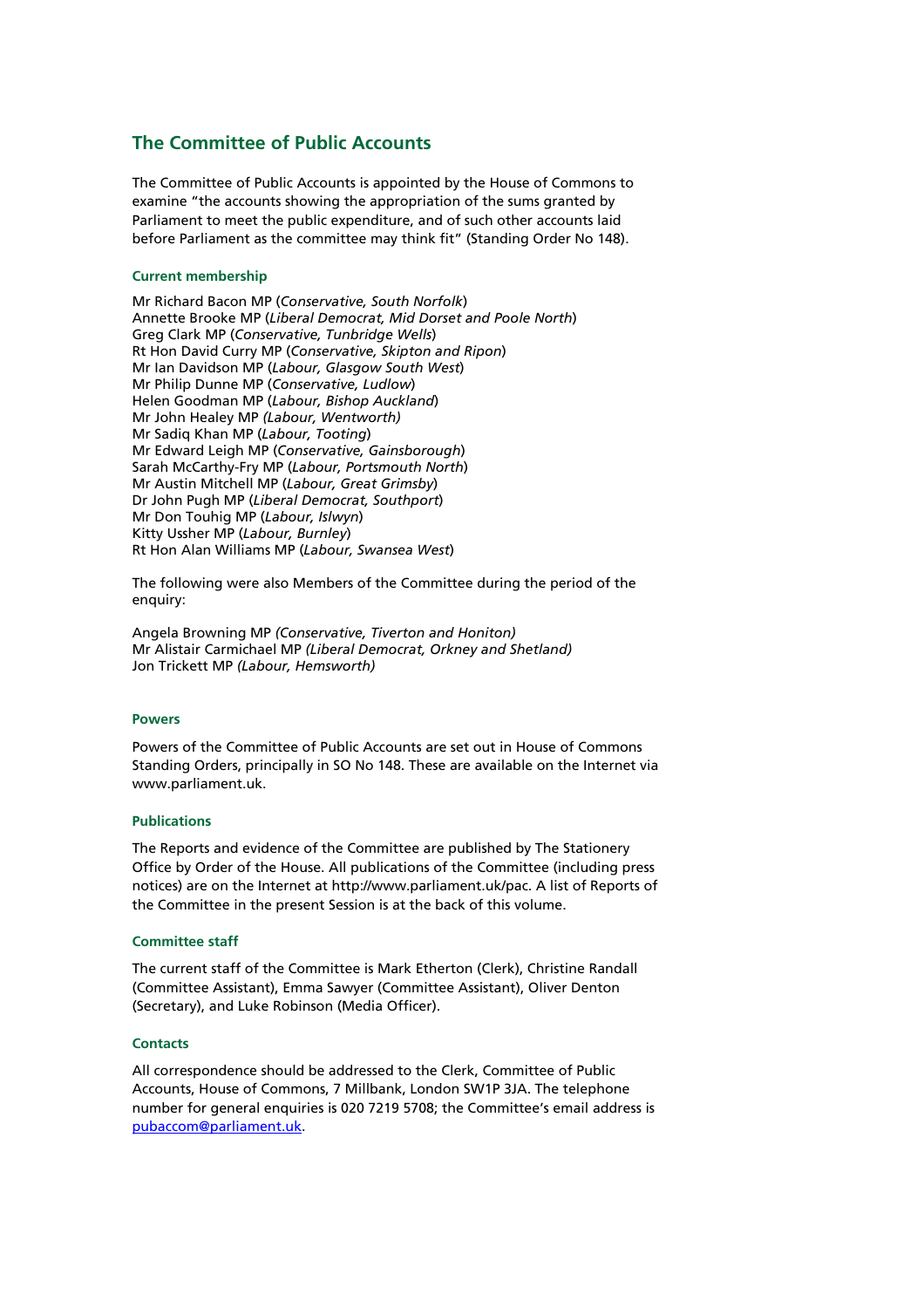## **Contents**

|                                                                       | <b>Report</b>                                               |    |
|-----------------------------------------------------------------------|-------------------------------------------------------------|----|
|                                                                       | <b>Summary</b>                                              | 3  |
|                                                                       | <b>Conclusions and Recommendations</b>                      |    |
| 1 <sup>1</sup>                                                        | The need to rationalise the range of schemes and programmes | 7  |
| $\overline{2}$                                                        | Tackling the variable quality of provision                  | 11 |
| $\overline{\mathbf{3}}$                                               | <b>Assessing value for money</b>                            | 13 |
| <b>Formal minutes</b>                                                 |                                                             | 16 |
|                                                                       | <b>List of Witnesses</b>                                    |    |
|                                                                       | <b>List of written evidence</b>                             |    |
| List of Reports from the Committee of Public Accounts Session 2006-07 |                                                             | 20 |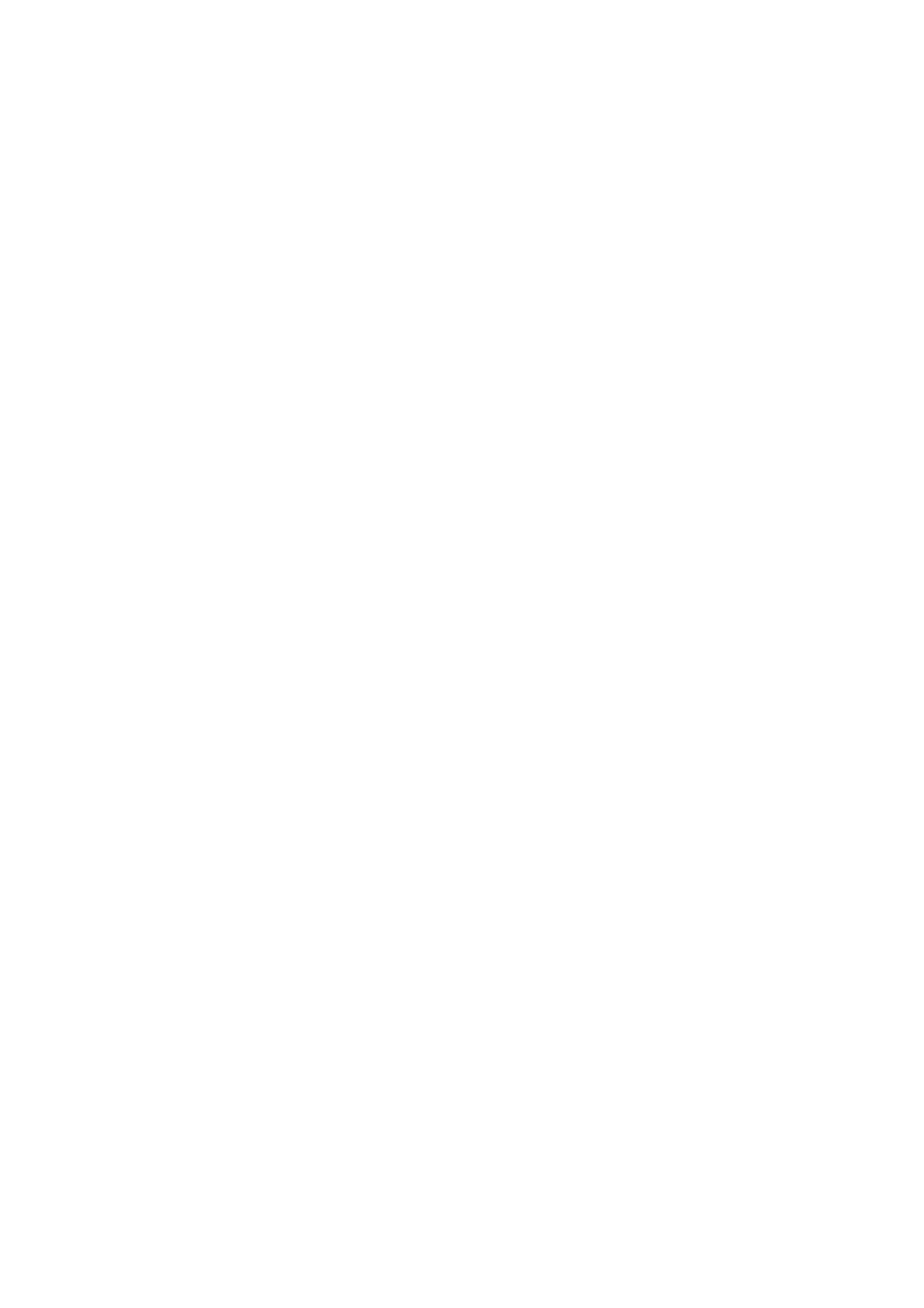of their disability merits further attention as it seems more efficient than providing assistance and support after this has happened.

There are more than 500 providers contracting with Jobcentre Plus to deliver one or more of the disability programmes. The quality and value for money of provision varies widely and acceptable standards are not always achieved. Between 2002 and 2005, for example, over 50% of the learning offered in Workstep provider placements was judged unsatisfactory by the Adult Learning Inspectorate, although the figure has recently improved.

Despite a contractual requirement to accept all valid self-referrals to the New Deal for Disabled People some providers are discouraging those people who need more help than others. The Department has altered its contract incentives to help alleviate the problem.

Because of the high number of individual providers, Jobcentre Plus has not been able to carry out the required number of quality inspections. A current review of contractor provision may weed out poor performers and result in fewer contractors. The Department is also moving more towards a prime contractor model (where a single provider acts as the directing agent for a number of other sub-contracting providers) in an effort to reduce the administrative burden, while maintaining access to specialist services.

Remploy is funded by a block grant from the Government. It operates a job placement and support service called Remploy Interwork that is highly effective in progressing people into mainstream unsupported employment. Remploy also operates a number of different businesses, including 83 factories. The factories do not progress many people into mainstream, unsupported employment and collectively the businesses make losses. Nevertheless, it is possible that Remploy Interwork's success is due to its close association with Remploy. The Department commissioned a review of Remploy to inform ministerial consideration of its future configuration.

On the basis of a Report by the Comptroller and Auditor General,<sup>1</sup> the Committee examined the Department on the quality of its programmes, management data and the performance of Remploy.

<sup>1</sup> C&AG's Report, *Gaining and retaining a job: the Department for Work and Pensions' support for disabled people* (HC 455, Session 2005–06)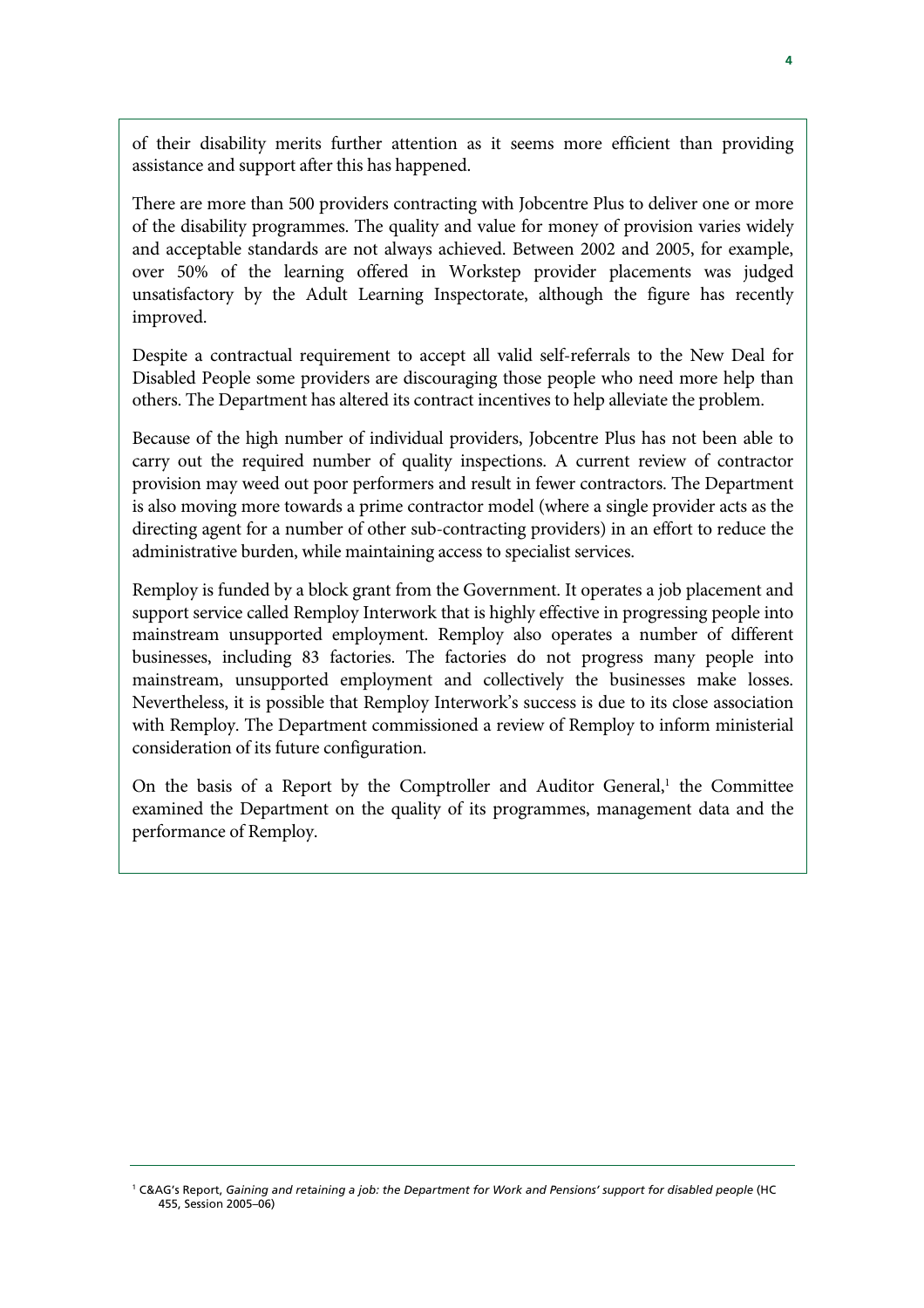### Conclusions and Recommendations

- **1. There are 6.7 million disabled people of working age, of whom around 50% are in employment.** Barriers preventing many disabled people from taking up a job include employer attitudes and misconceptions, lack of awareness of the support that is available, health conditions, local labour market conditions and a lack of adjustments to work premises. In addition, disabled people may need additional support to overcome a lack of confidence and self-belief from having been out of work.
- **2. The Department has a confusing suite of six programmes, which have grown up over the last 60 years**. The distinction between the different programmes and schemes is sometimes artificial and the current review of provision should pinpoint opportunities for simplification and rationalisation. An approach based around a more flexible menu of different types of support and advice would be more suitable. This tailored approach would better reflect the very varied circumstances of disabled people and would ensure a more streamlined suite of services.
- **3. Poor management information makes it difficult to determine whether the programmes deliver value for money.** Except for the New Deal for Disabled People, the Department has patchy and inconsistent cost and outcomes data for its programmes. There is also limited information available about clients, making it hard to establish whether programmes are meeting the needs of different groups. The Department should gather detailed information on what has been spent on each programme and scheme, what has been paid to each provider and what the Department has obtained for the expenditure.
- **4. The quality of service provided to customers varies considerably across the country.** In the Workstep programme for example, between 2001 and 2005, one third of the 200 or so providers with clients in supported employment have not progressed a single person.<sup>2</sup> The Department should stipulate minimum standards for the services provided, adopt a risk based inspection regime of the organisations providing it and follow up rapidly on poor performance, including withdrawing contracts for continued poor performance.
- **5. The Department's attention has focussed on helping people into work rather than retaining a job.** Most people who become disabled do so as adults and are likely to be in employment when they become disabled. The Department should increase the attention given to helping people stay in work. For example, Disability Employment Advisers could be expected to spend a set proportion of their time on retention activities, which would help to save on disability benefits and reduce demand for more expensive work programmes.
- **6. Some employers have misconceptions about the difficulties of employing**  disabled people. Research in 2004<sup>3</sup> suggested that one-third of employers considered

<sup>2</sup> C&AG's Report, paras 4.12–4.13

<sup>3</sup> Roberts et al (2004) *Disability in the Workplace*. Research for Department for Work and Pensions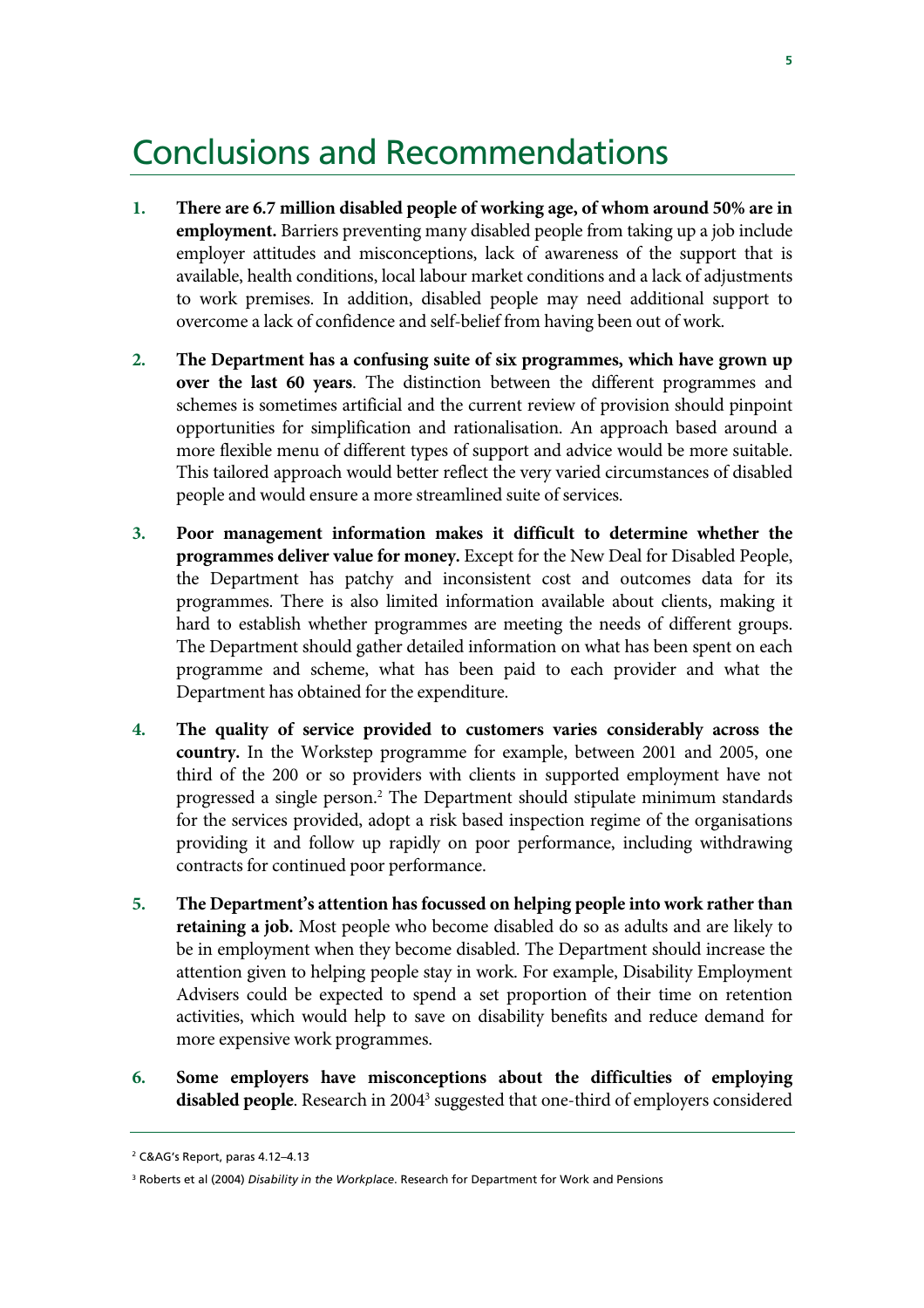employing a disabled person is a major risk. The Department should work with providers of training to challenge the misconceptions, for example by linking up employers experienced in employing disabled people with those who are not through workshops and awareness raising events, highlighting the support available to employers.

- **7. The Department contracts with hundreds of providers of services across the country.** It could improve the quality and price of the services it purchases through improved benchmarking between the numerous providers, more effective competition and better use of its bulk purchasing power to secure better deals. It should also specify a minimum standard for performance across all providers, for example, in terms of availability of training and customers having development plans in place.
- **8. The Department's review of Remploy is currently being considered by Ministers and is a good opportunity to assess how to update this vital service in the interests of disabled people.** A highly supportive environment is the only appropriate option for some people and Remploy has provided unique opportunities for thousands over many years. The current review of Remploy should safeguard this achievement when considering whether it is necessary to alter the profile of the business or the markets in which it operates, for example, to move from sectors in decline. It should also consider any unique circumstances facing the business, such as the cost of entering new markets, and the cost and quality of Remploy management. They should also take account of the views of those working within Remploy businesses.
- **9. Remploy Interwork has proved successful at placing disabled people with mainstream employers.** Remploy Interwork's long association with Remploy businesses, including factories, has enabled it to develop a unique understanding of the employer's perspective in taking on disabled people. Any reorganisation of Remploy should safeguard this valuable knowledge so that Remploy Interwork's performance is sustained.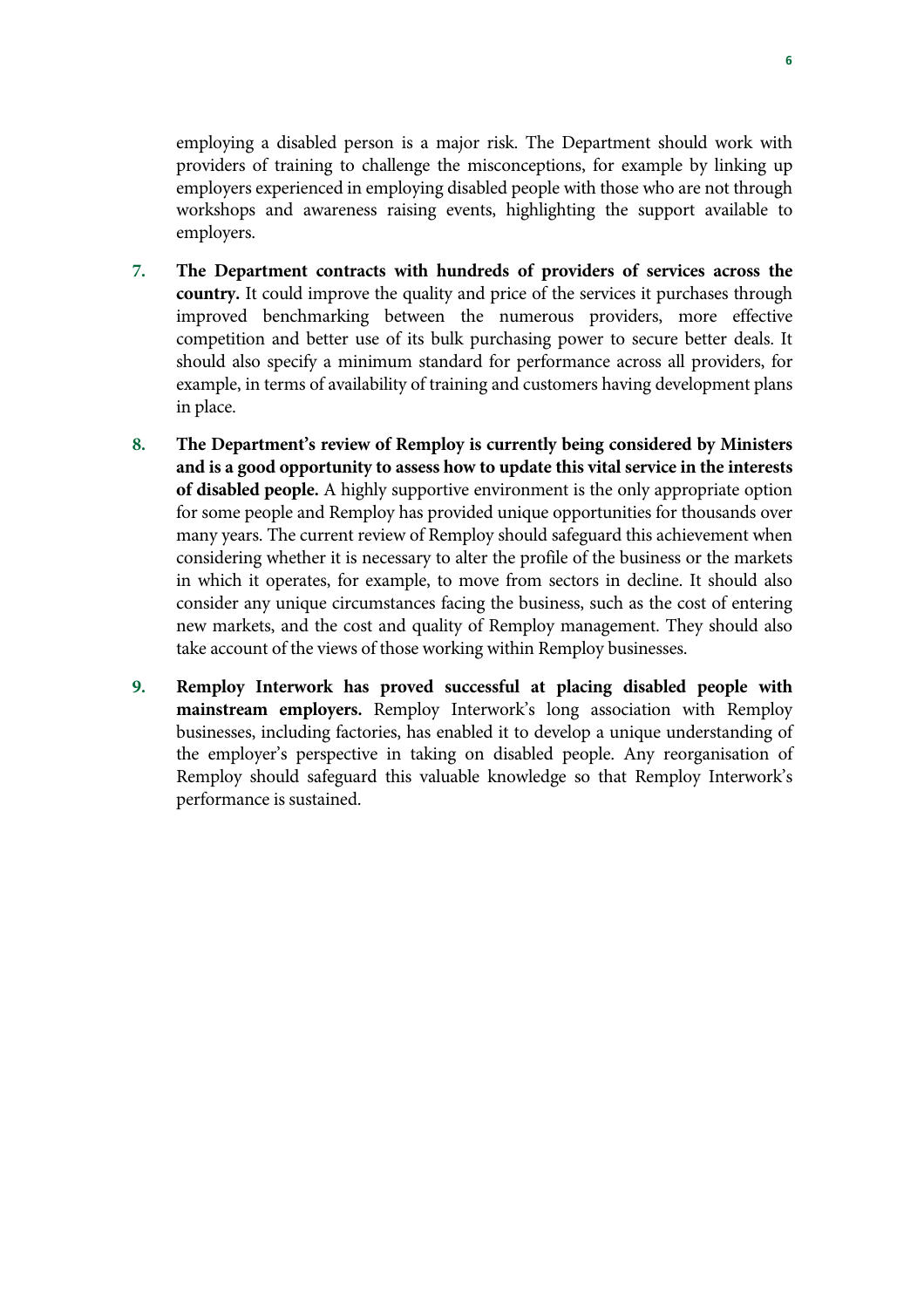## **1** The need to rationalise the range of schemes and programmes

1. In 2005, 50% of disabled people<sup>4</sup> of working age were in employment, compared to 75% of the working age population as a whole.<sup>5</sup> Whilst not all people with disabilities are able to work, many can do so with varying degrees of assistance. As well as earning money, being in work can have many positive benefits, such as developing confidence, meeting people and generally being more integrated into society.<sup>6</sup> These effects are just as important for people with disabilities as for those without. Disabled people often face a range of barriers to finding and retaining a job however, and may need additional support to overcome a lack of confidence and self-belief from having been out of work.

2. The number of people on incapacity benefits has risen over many years to a current level of almost 2.7 million. The Department reported that recently the first fall in 30 years in the total on incapacity benefits had occurred as the numbers coming off benefit had exceeded the number joining. It is reasonably confident that proposed reforms to incapacity benefit will help more people move into work, although there would be other factors which might increase the level in the future, for example, the rise in the state pension age for women.<sup>7</sup>

3. More than 1 million of the 2.7 million people on incapacity benefits say they want to work<sup>8</sup> but the Department's specialist employment programmes support only a small number who could potentially benefit **(Figure 2)**. 9 The Department offers a number of complex and partly overlapping programmes to help disabled people find and retain work. The assistance includes help finding appropriate jobs, developing new or existing skills, support and advice for those in work and grants to employers. Together, the schemes and programmes cost the Department around £300 million a year. The Department pays out more than £12 billion a year in benefits for people with disabilities or health related problems.10

4. Disabled people can gain access to the Department's specialist support in different ways, which adds to the potential for confusion. Some of the programmes are only available through the intervention of a Disability Employment Advisor based in a Jobcentre Plus office, while others operate a self-referral system. For example, the New Deal operates a self-referral system, Access to Work is through direct application, and other programmes are usually available through the intervention of a Disability Employment Adviser. Explaining precisely what is available to individuals in their particular circumstances can be difficult, and the reasoning behind the differences in activities is quite confusing.

9 C&AG's Report, para 23; Qq 9, 32

<sup>4</sup> According to the Disability and Discrimination Act (1995) a person has a disability if he/she has a physical or mental impairment which has a substantial and long-term adverse effect on his/her ability to carry out normal day-to-day activities.

<sup>5</sup> Department for Work and Pensions Departmental Report 2006, pp 70–71

<sup>6</sup> C&AG's Report, paras 3–4; Q33

<sup>&</sup>lt;sup>7</sup> Qq 26, 72; Ev 1

<sup>8</sup> Qq 32–33

<sup>10</sup> *ibid*, Figures 3, 6–7; paras 8, 1.11; Qq 27–28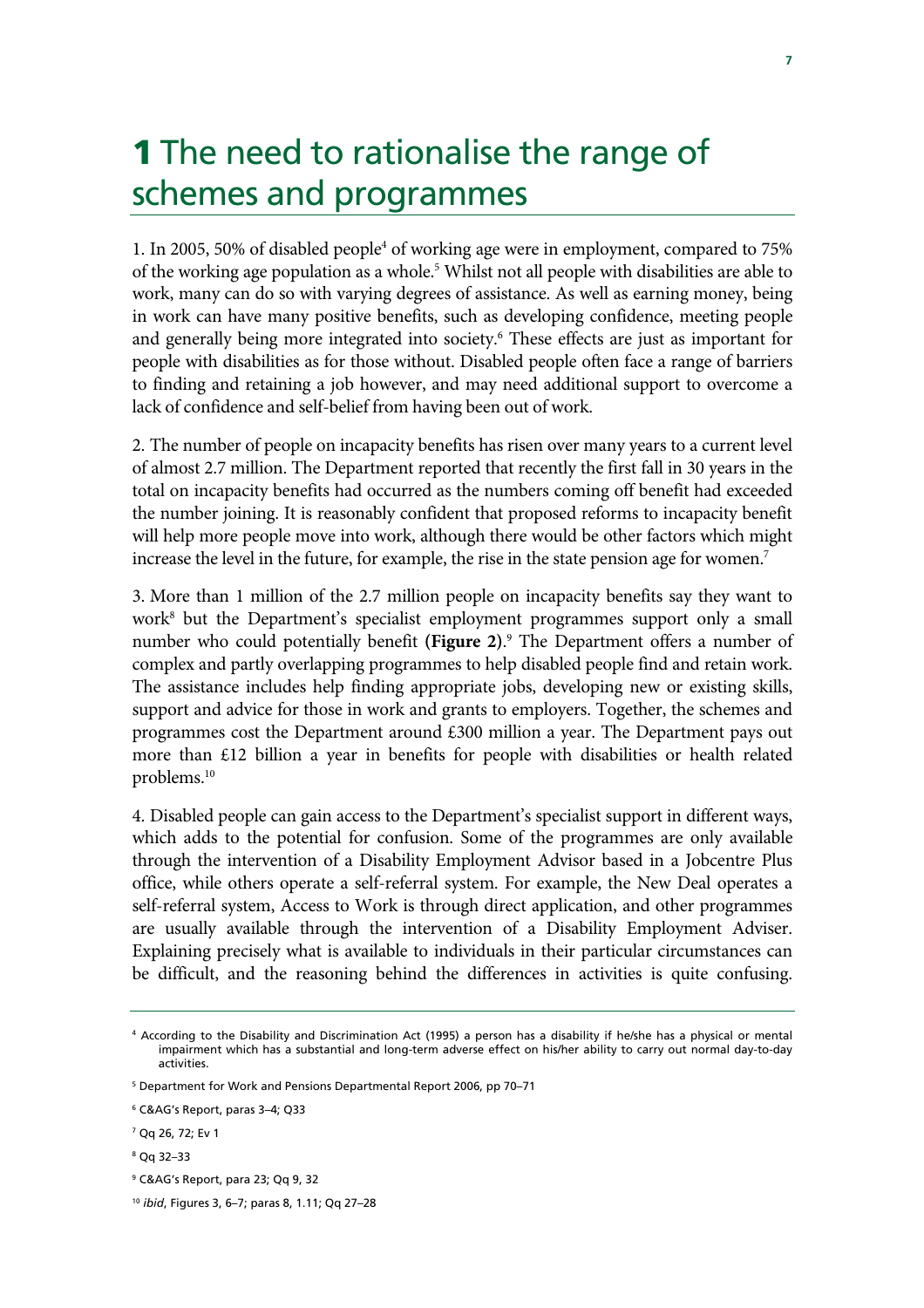Although the Department has a distinct rationale for each scheme and is clear on the differences between them, the logic is less readily apparent to the potential user.<sup>11</sup> The Department is looking to simplify its provision. It is currently undertaking a review of all programmes, but was unwilling to anticipate the findings or commit to introducing a single gateway to its services.<sup>12</sup> The review is due to report by the end of 2006.<sup>13</sup>

| Programme                                 | <b>Description</b>                                                                                                                                                                                                                                                           | Programme<br>cost and<br>numbers<br>participating<br>$(2003 - 04)^{14}$ | Programme<br>cost and<br>numbers<br>participating<br>$(2004 - 05)^{15}$ |
|-------------------------------------------|------------------------------------------------------------------------------------------------------------------------------------------------------------------------------------------------------------------------------------------------------------------------------|-------------------------------------------------------------------------|-------------------------------------------------------------------------|
| Remploy                                   | Largest provider of Workstep, providing supported<br>employment in 83 factories across the UK. Also<br>includes Remploy Interwork, Remploy's recruitment<br>arm.                                                                                                             | £115m<br>8,800                                                          | £116m<br>9,400                                                          |
| Workstep<br>(excluding<br>Remploy)        | Provides tailored support for disabled people with<br>more complex barriers. Aim is to progress people<br>from a supported environment to open<br>employment.                                                                                                                | £74.2m<br>14,200                                                        | £68.7m<br>14,200                                                        |
| New Deal for<br><b>Disabled</b><br>People | Offers access to a network of job brokers who<br>provide support and advice to help disabled<br>people and people with health conditions find<br>work. Often for disabled people who need<br>minimal levels of support to find work.                                         | £37.5m<br>57,800                                                        | £64.8m<br>97,800                                                        |
| Access to<br>Work                         | Provides financial assistance towards the extra<br>costs of employing someone with a disability,<br>such as contributing towards the cost of<br>specialist IT equipment, work adaptations to the<br>workplace, some travel costs and the cost of<br>having a support worker. | £55.8m<br>34,800                                                        | £59.6m<br>32,000                                                        |
| Work<br>Preparation                       | Helps people with health conditions or a disability<br>prepare to return to work by building their<br>confidence, offering work experience and providing<br>support. Ofter used as a stepping stone into<br>Workstep.                                                        | £10m<br>7,400                                                           | £12.8m<br>8,100                                                         |
| Job<br><b>Introduction</b><br>scheme      | Supports disabled people looking for work or about<br>to start a job and provides an initial weekly grant<br>for employers to cover any additional costs.                                                                                                                    | £0.9 <sub>m</sub><br>2,000                                              | f1m<br>2,300                                                            |
|                                           | Total expenditure<br>Total numbers participating                                                                                                                                                                                                                             | £293.4m<br>125,000                                                      | £322.9m<br>163,800                                                      |

**Figure 2: The Department's core programmes covered in this Report** 

- 13 Qq 27–30
- <sup>14</sup> C&AG's Report, Figure 1

<sup>15</sup> Department for Work and Pensions

<sup>11</sup> Q 28

<sup>12</sup> Q 8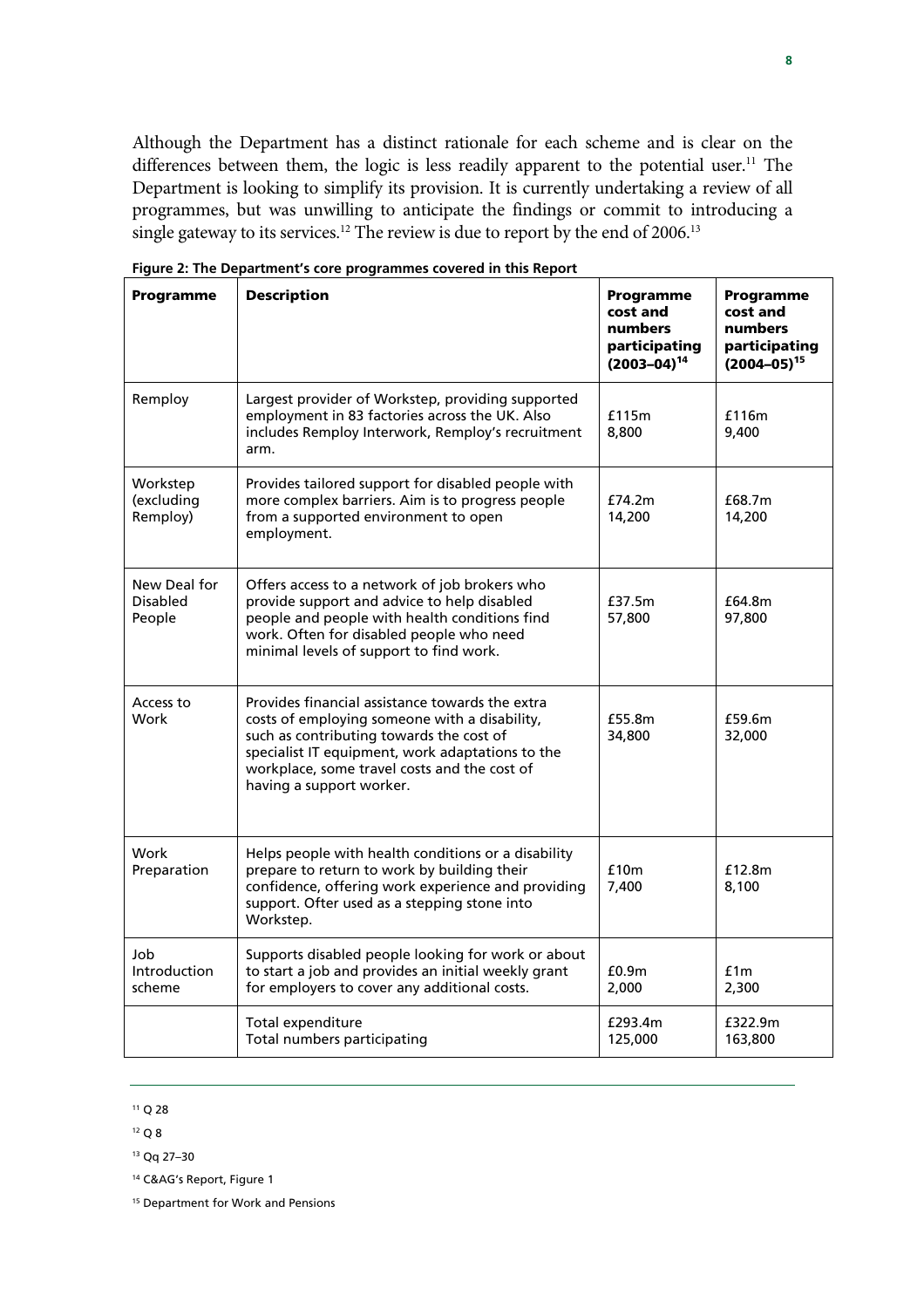5. Although the number of people using these core programmes is low, and some providers are operating at less than their contracted capacity,<sup>16</sup> the Department reported that it has no problem spending appropriately the money allocated for the programmes. Recent efforts to raise awareness of the programmes include greater use of the internet, including via the guidance for disabled people on www.direct.gov, and working with partner organisations to provide information and guidance on the services available.<sup>17</sup>

6. When Workstep replaced the Supported Employment Programme in 2001, the minimum hours a person was required to work increased from 8 to 16 hours a week. This rule prevents people building their hours up slowly and means those who could potentially benefit from the programme but who are unable immediately to work this many hours a week cannot participate in the programme. The Department is aware of the issue but said it was a deliberate part of the design to reflect a stronger emphasis on progress into fulltime unsupported employment.<sup>18</sup>

7. Most disabled people are not born disabled but become so during their working life. Access to Work is nevertheless the only programme that offers support to disabled people in retaining their existing job. The Comptroller and Auditor General's Report noted that the personal adviser performance framework gives almost no recognition to personal advisers for helping disabled people retain work. The Department considered its new performance regime—introduced in April 2006—would resolve this problem by removing some of the perverse incentives which had discouraged advisers from focusing on harderto-help customers.19

8. The Department accepts that it has a role in helping disabled people retain jobs but stressed that its primary task is to help disabled people tackle the barriers they face in finding employment. It has been working in partnership with employers to help with retention but considered there was a limit to how much it could do. The prime objective of the Disability Discrimination Act is to require employers to act. In particular, they should not discriminate against disabled people and should make reasonable adjustments to enable them to perform their duties.<sup>20</sup> Nevertheless, preventing a person losing a job because of their disability merits further attention as potentially more efficient than providing assistance and support once they are out of work.

9. In October 2003, the Department launched Pathways to Work, a pilot programme trailing new ways of helping Incapacity Benefit recipients overcome barriers to returning to work.21 The Department said the programme had made good progress, with data showing increased movement off benefits in areas where the pilots were running.<sup>22</sup> In particular, it considers a series of "work focused interviews" as the best way of pointing people towards available services. The Department is also seeking to raise awareness that most people will

17 Qq 10, 28

<sup>16</sup> C&AG's Report, para 1.4

<sup>18</sup> C&AG's Report, para 2.10; Qq 12, 14

<sup>19</sup> C&AG's Report, para 28; Q98

<sup>20</sup> Qq 11, 36

<sup>21</sup> C&AG's Report, para 1.4, 1.13

<sup>22</sup> Q 51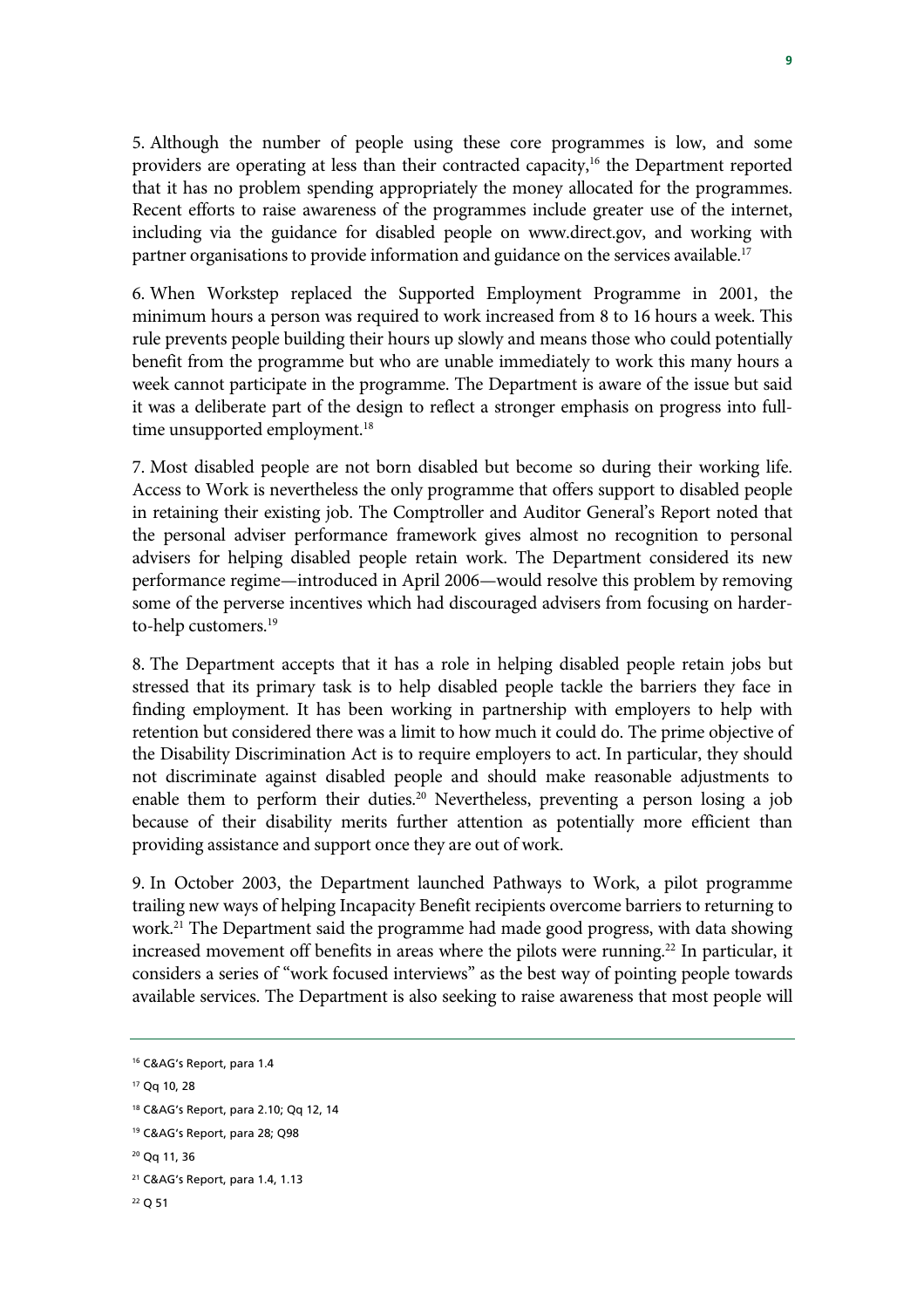be better off financially in work than on benefits or could combine work and benefits, and had evidence that this exercise was working.<sup>23</sup> The Department anticipates that Pathways to Work will be extended to a third of the country by the end of 2006.<sup>24</sup> This programme will form a major component of disability related assistance for the future, but as there is already confusion from the existing array of programmes, it is important that Pathways to Work, as yet another initiative, does not lead to additional uncertainty around the rights, obligations and opportunities for disabled people.25

<sup>23</sup> Qq 101–103; Ev 2

<sup>24</sup> Qq 26, 44

<sup>25</sup> Q 13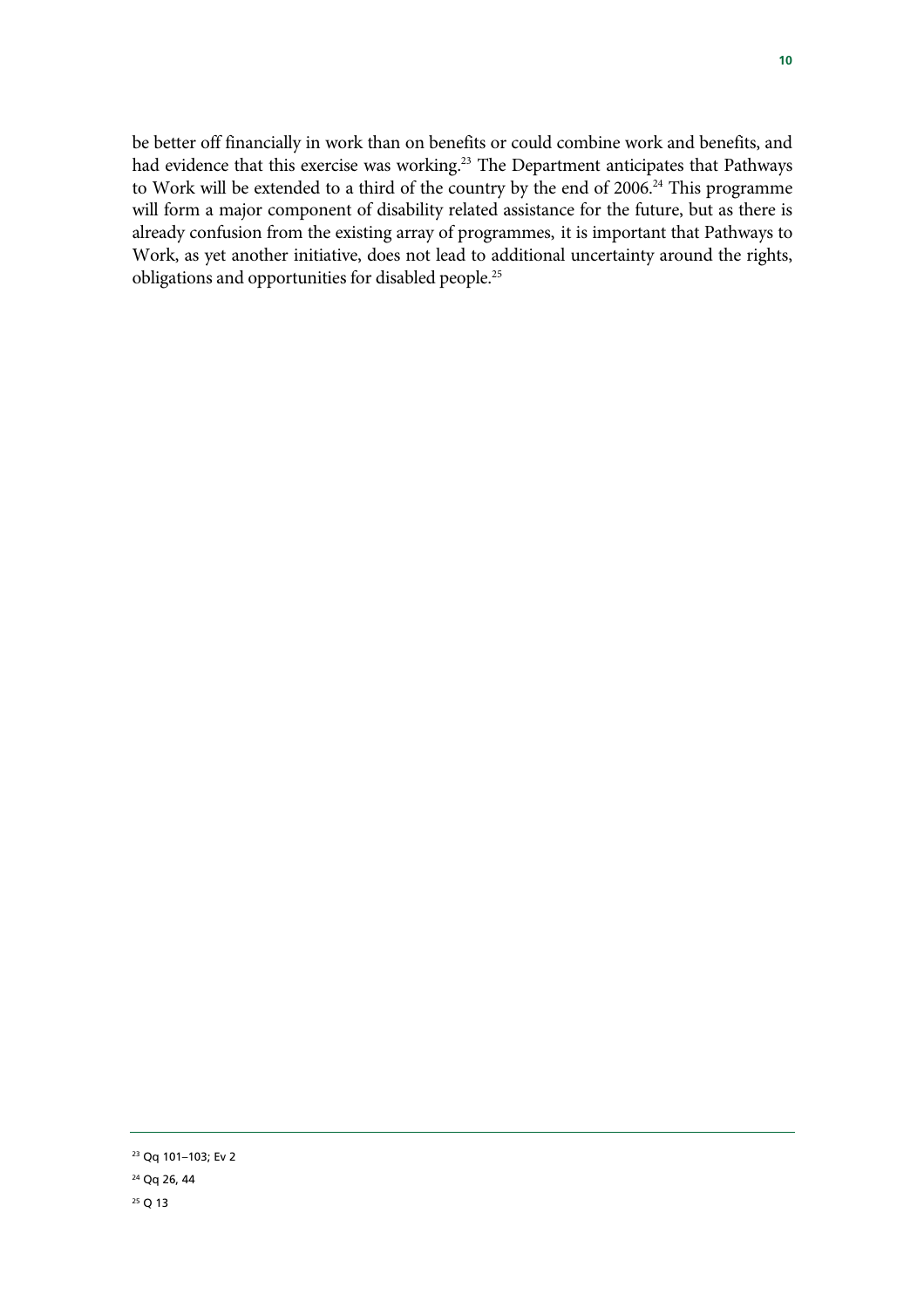# 2 Tackling the variable quality of provision

10. The programmes to help disabled people find and retain work are managed by Jobcentre Plus and contracted out to approximately 500 providers in the public, private and voluntary sectors.<sup>26</sup> Disability Employment Advisors within Jobcentre Plus offices have an important role in finding suitable support that meets the needs of their clients, and they therefore need to be able to rely upon the providers in their area to deliver good quality services. Careful monitoring of providers' activity is essential if the Department is to deliver quality assistance.

11. Workstep is aimed at those disabled people furthest from obtaining work and who need higher levels of support. There are more than 200 providers of Workstep, some of whom have very few clients and have poor records of helping people to get into or remain in employment. Some programmes include a number of clients remaining from the older supported employment programmes and they are unlikely to match the progress achieved by providers who specialise in clients who are less institutionalised. Nevertheless, there remains the need for a careful examination of the service that is being provided and consideration of whether poorer performers are delivering an adequate service.

12. Between 2002 and 2005 the Adult Learning Inspectorate, which has a remit to inspect Workstep providers, reported that the educational and training element of over 50% of Workstep places was 'unsatisfactory'.<sup>27</sup> The review is based on an annual self-assessment report that inspectors use to inform their judgement about the effectiveness of the provider. The Department advised that its Workstep contract management and the Adult Learning Inspectorate Provider Development Unit worked with those providers judged unsatisfactory to help them improve. Later inspections showed an improvement in performance, with 93% of those re-inspected shown to be satisfactory or better. The Department said that since Workstep became subject to inspections in 2002, 37 providers (25%) have withdrawn in agreement with Jobcentre Plus. Of the contracts withdrawn, eight related to an impending inspection or were the result of the inspection.<sup>28</sup>

13. The New Deal for Disabled People is aimed at disabled people who are closer to being able to work and who typically need less assistance and support than those eligible for Workstep. In 2004–05, 97,800 people were participating. Contracts for New Deal for Disabled People are all negotiated with each individual provider and the availability of certain types of assistance varies across the country. Limited numbers of providers in some areas may lead the Department to accept poorer quality than it would in a more competitive market.

14. Providers of the New Deal for Disabled People may be deliberately picking people who are easier to help, at the expense of the more difficult to help.<sup>29</sup> The contract for New Deal for Disabled People specifies that providers must accept all self-referred people who are

<sup>26</sup> C&AG's Report, para 5

<sup>27</sup> *ibid*, para 3.13

<sup>28</sup> Qq 17, 104–106; Ev 3

<sup>29</sup> C&AG's Report, para 2.13; Qq 18, 31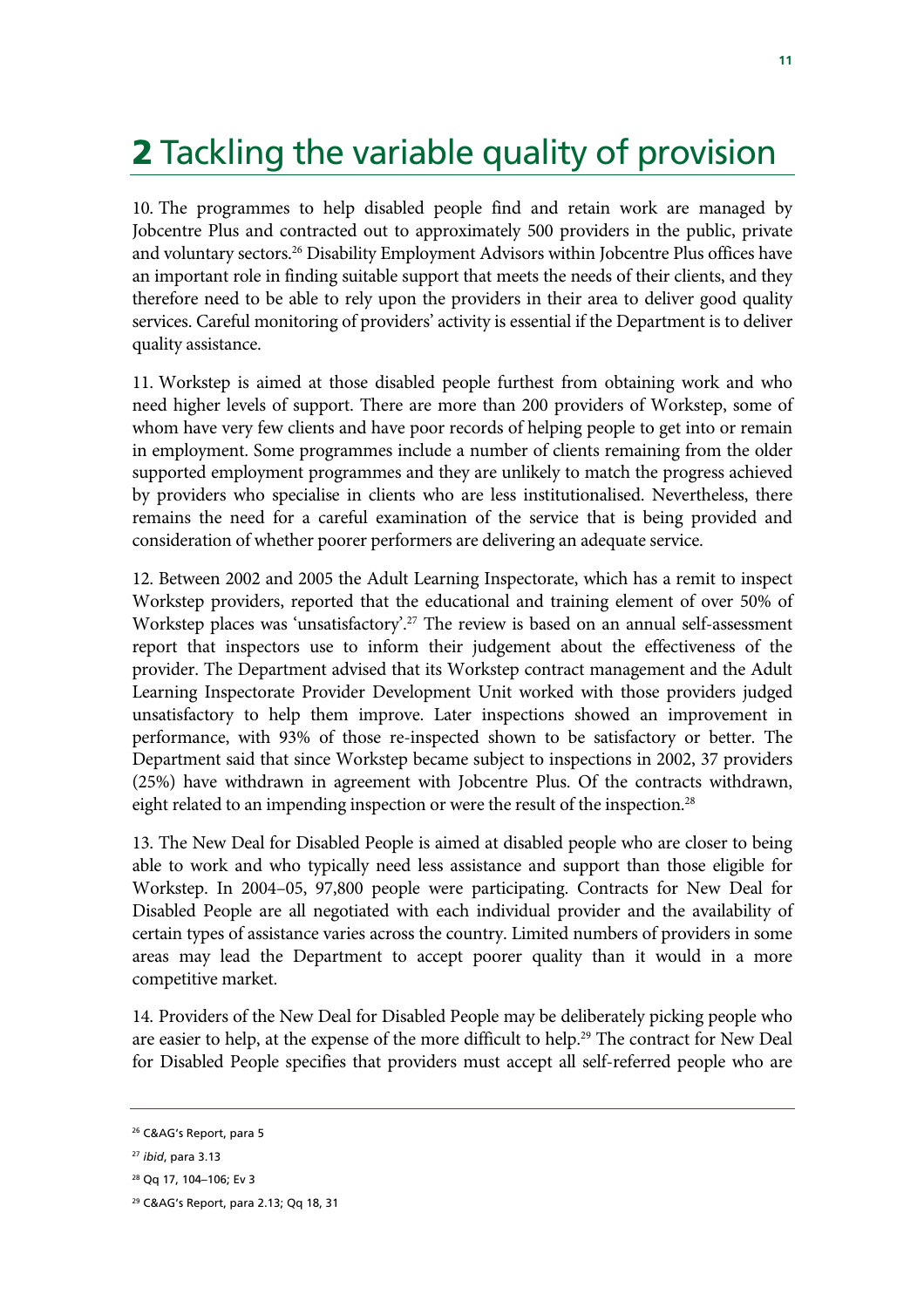eligible. However, such a stipulation does not preclude subtle encouragement to the easiest to place and discouragement of those who would require more effort. The Department is aware of the issue and reported that it has altered contract incentives to help alleviate the problem.30

15. Although Jobcentre Plus has quality monitoring arrangements in place, limited resources meant that its inspections of providers were not always undertaken according to plan.31 With more than 500 providers there will never be sufficient resources to undertake all the necessary quality and performance monitoring, which is an additional justification for the Department giving consideration to reducing the number of organisations involved. There does however need to be sufficient provision, particularly in areas with limited number of suppliers.

16. Jobcentre Plus is undertaking an overall review of labour market programmes, looking at more efficient models of delivery.<sup>32</sup> It has significantly reduced the number of providers already and indicated that it will move toward a prime contracting model, whereby smaller organisations deliver for a main contractor. This model should reduce the cost of administration and improve the Department's ability to monitor quality, while maintaining access to the smaller specialist providers that cater for smaller sub-sets of the disabled population.<sup>33</sup>

17. The Comptroller and Auditor General's Report found that the level of service received by disabled people varied across the country.<sup>34</sup> The Department is making positive steps to provide a more consistent service. It has professionalised its disability employment advisory service in the new Jobcentre Plus offices and has revised the learning and development opportunities for the Disability Employment Advisers.<sup>35</sup>

<sup>30</sup> Qq 19–21, 97

<sup>31</sup> C&AG's Report, paras 3.10–3.12

<sup>32</sup> Q 16

<sup>33</sup> Q 17

<sup>34</sup> C&AG's Report, paras 3.2–3.8

<sup>35</sup> Q 60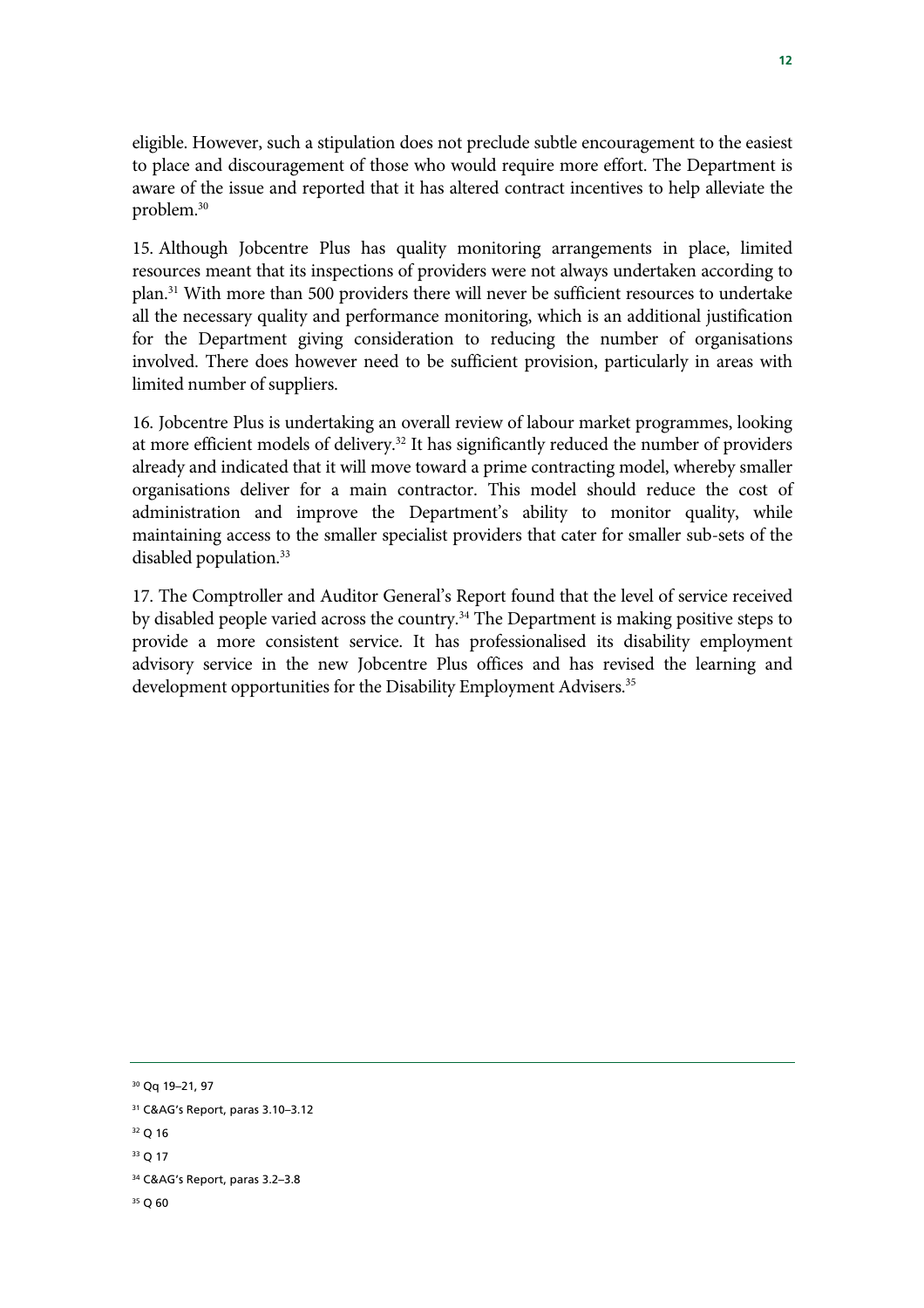## **3** Assessing value for money

18. Defining value for money in the provision of services for disabled people can be problematic. The Department is dealing with people who, in some cases, may need a lot of assistance to become ready for work.<sup>36</sup> In addition, some of the wider benefits of gaining and retaining a job, such as health and social benefits, are difficult to capture and measure.

19. The Department has an inadequate understanding of the return it is getting for its expenditure on work programmes. Disabled people have access to specialist provision but can also access mainstream services offered by Jobcentre Plus. The Department does not know how much of the mainstream provision is used in helping disabled people find work, nor how effective it is. In addition, it holds limited or patchy information about Workstep providers and the full nature of the support they offer. For example there is little or no information on how many people are on the programme, what services are being provided, or on the effectiveness of the programme. As a result it cannot easily assess the effectiveness of the programme or profile clients to ensure their needs are being met.<sup>37</sup>

20. There are large variations between different programmes, both in terms of total expenditure **(Figure 1, page 3)** and unit costs, as well as in costs for similar elements on the same programme.<sup>38</sup> Comparisons of simple costs are misleading since they refer to very different activities, and involve people with very different disabilities, barriers and needs.<sup>39</sup> Outputs also vary, from advice on getting a job, to the actual provision of a job as with Remploy. The initial cost benefit analysis work included in the Comptroller and Auditor General's Report is a useful starting point and has stimulated a degree of interest in determining the value and impact of the programmes. Such estimates should be a feature of all programmes, wherever possible.40

21. The Department cannot adequately manage its programmes if it does not have sufficient, reliable management information. The Department acknowledged the deficiencies in information about older programmes. Recent data cleansing and verification exercises are expected to improve substantially the understanding of the older programmes within the next 12 months. The Department said it saw no point in conducting a full-scale overhaul of data collection and IT systems if the programmes they relate to are no longer in existence following the current review.<sup>41</sup>

22. At the time of the Comptroller and Auditor General's Report only the New Deal for Disabled People had been the subject of robust evaluation, although the Department has subsequently published a review of Workstep. Neither of these set out specific criteria for success against which the programmes can be measured. The whole suite of programmes

36 Q 5

39 Qq 74–75, 79

41 Qq 61, 91–96

<sup>37</sup> Qq 41–44, C&AG's Report, para 4.7–4.10

<sup>38</sup> C&AG's Report, paras 10–12

<sup>40</sup> C&AG's Report, paras 4.21–4.27; Qq 6, 45–49, 51–53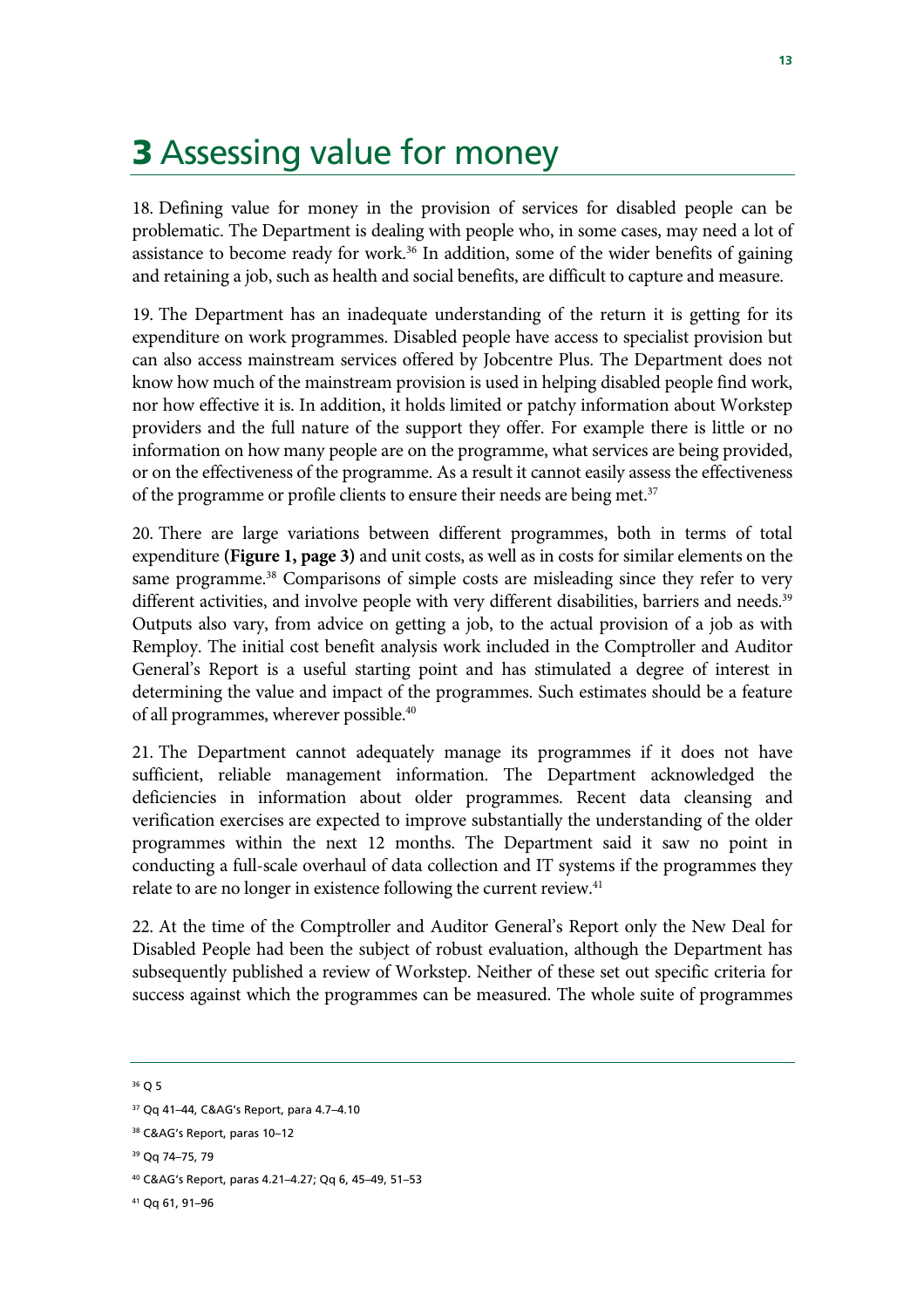suffers from some vagueness about the criteria for success which makes determination of value for money and proper accountability problematic.

23. The Department aspires to get 1 million Incapacity Benefit recipients into work, and the roll-out of Pathways to Work is seen as the main vehicle for delivering results. It considers a reasonable measure of success will be whether people have actually moved from an "inactive benefit" (such as Incapacity Benefit) into the labour market as active participants. The Department also agreed that two years is a reasonable length of time in which to be able to measure the programme's success but was unwilling to commit to a specific criterion for success or date by when it would be achieved.<sup>42</sup>

24. Whilst many Remploy businesses are not sustainable in purely commercial terms,<sup>43</sup> Remploy may still be doing a good job in a difficult environment. Sales numbers and margins are improving, though Remploy businesses as a whole continue to make increasing losses.44 This situation may be a feature of the manufacturing sector generally and may not necessarily reflect badly on Remploy.

25. Remploy is split into two main delivery arms. These are the Remploy businesses, including a number of factories that directly employ disabled people, and Remploy Interwork, which supports disabled people in placements, primarily with mainstream employers. Remploy is funded by a block grant of more than £115 million a year from the Department, which covers the running of all services and any losses made by the businesses.

26. Remploy Interwork, the job placement arm of Remploy, is particularly successful in progressing people to unsupported employment, accounting for around 75% of all such progressions.45 In part, Remploy Interwork's success may arise by virtue of its long association with the factory businesses which enables it to have a better understanding of the issues around employing disabled people directly and to work more effectively with other employers.46 Remploy should take care to preserve this vital understanding and disseminate this expertise more widely.

27. In the light of the recommendations in the Comptroller and Auditor General's Report,47 the Department commissioned a review of Remploy from PricewaterhouseCoopers which reported in July 2006.<sup>48</sup> The outcome of the review will inform advice to Ministers. The Department said that it is looking at the profile of Remploy's business and assessing how to make the businesses more viable, whilst continuing to cater for those who need help in a supported environment.<sup>49</sup>

<sup>42</sup> Qq 65–69

<sup>43</sup> C&AG's Report, para 14

<sup>44</sup> *ibid*, para 4.18

<sup>45</sup> C&AG's Report, para 4.15

<sup>46</sup> Qq 81, 107–108

<sup>47</sup> C&AG's Report, Figure 2, para 31

<sup>48</sup> *Remploy – Review of Future Business Options,* PricewaterhouseCoopers (July 2006)

<sup>49</sup> Qq 80, 84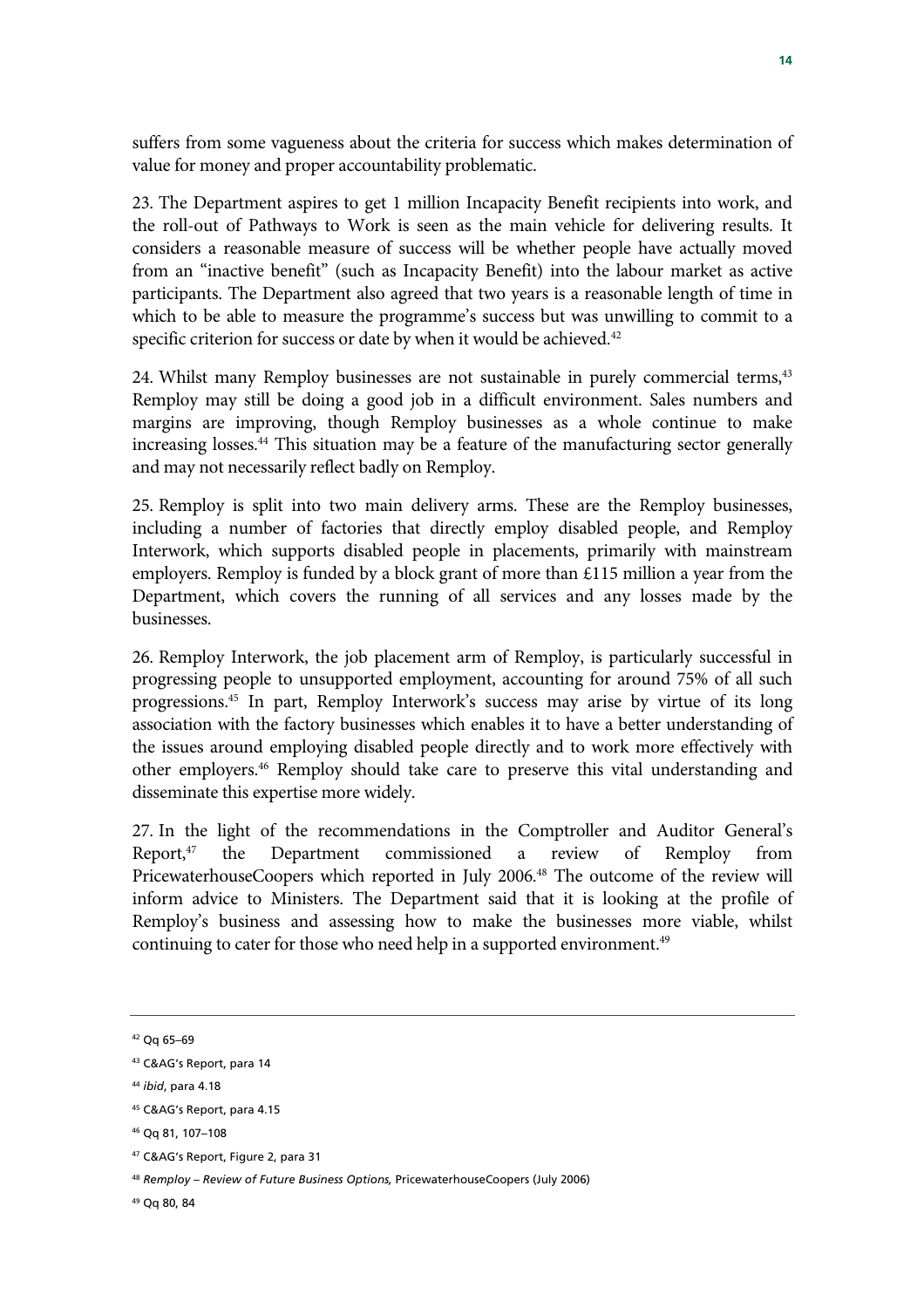28. Some disabled people have been working in Remploy factories for a long time and realistically this type of environment may be the only one in which they could thrive. The Department recognised that work in an unsupported environment was not an option for some people.<sup>50</sup> Nevertheless, the consideration of Remploy's future options provides the opportunity to take a careful look at the regimes currently in place in order to revitalise valuable provision for an increasing number of disabled people. Any decisions should be take account of all aspects of Remploy's businesses, including any mitigating factors such as entry to a new business area, such as the recycling of used computers, and the associated start up costs.<sup>51</sup> There may also be scope to improve managerial efficiency given that Remploy appears to have a substantial number of managers (220 first line managers/professionals, 187 middle managers and 16 senior managers) relative to the size of the organisation.52

<sup>50</sup> Qq 82, 110–111

<sup>51</sup> Qq 112, 114–115

<sup>52</sup> Qq 116–119; Ev 4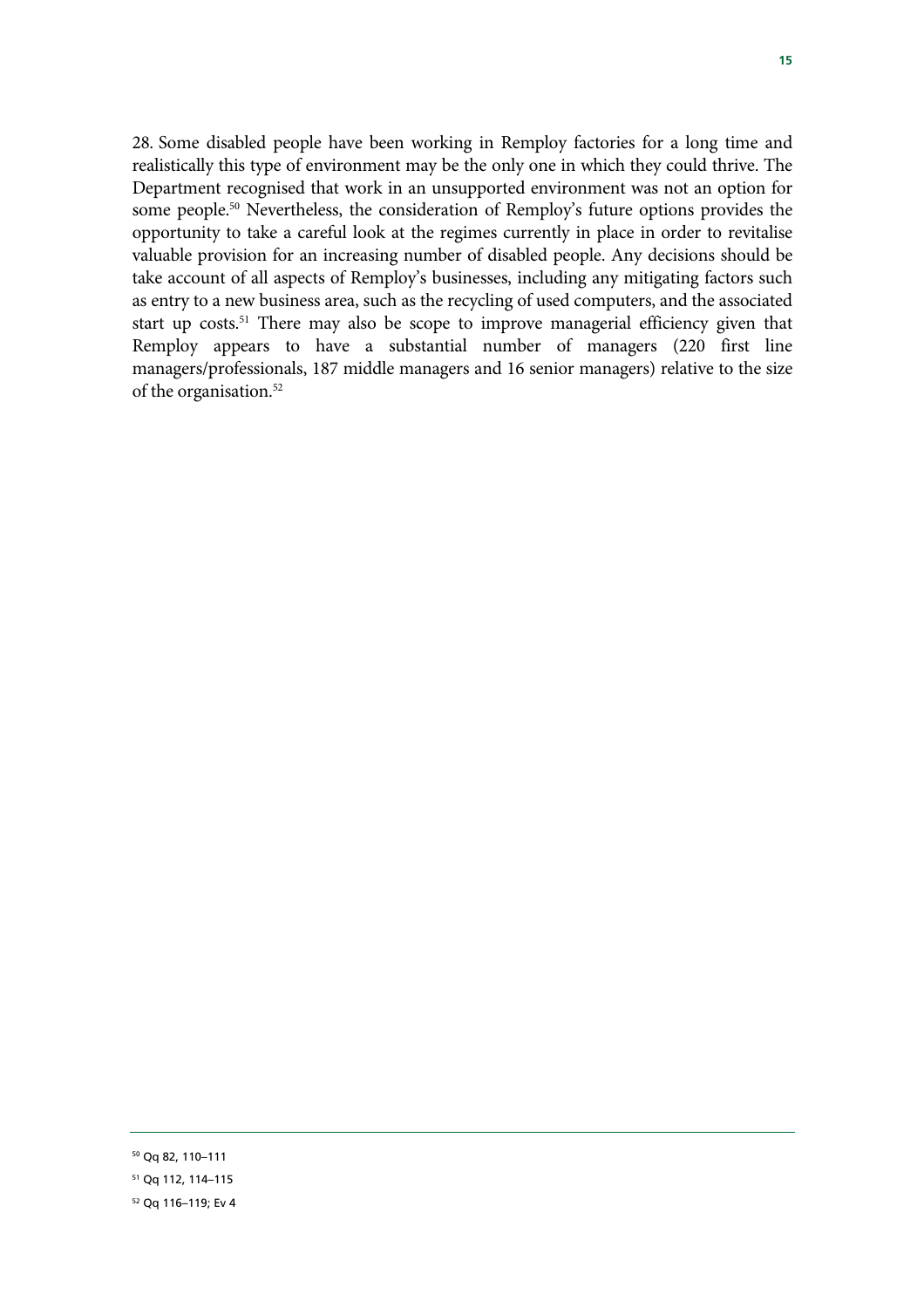#### MONDAY 27 NOVEMBER 2006

Members present:

| Mr Edward Leigh, in the Chair |                    |  |
|-------------------------------|--------------------|--|
| Mr Richard Bacon              | Mr Austin Mitchell |  |
| Mr David Curry                | Dr John Pugh       |  |
| Mr Ian Davidson               | Mr Don Touhig      |  |

#### **Oral evidence**

Sir John Bourn KCB, Comptroller and Auditor General, was in attendance and gave oral evidence.

Mr Marius Gallaher, Alternate Treasury Officer of Accounts, was in attendance.

The Comptroller and Auditor General's Report on Delivering successful IT-enabled business change (HC 33-I&II) was considered.

Mr Ian Watmore, Permanent Secretary and Head of Group, Delivery and Transformation Group, Cabinet Office, and Mr John Oughton, Chief Executive, Office of Government Commerce, gave oral evidence (HC 113-i).

The witnesses withdrew.

#### **Draft Reports**

A draft Report (Improving literacy and numeracy in schools (Northern Ireland)), proposed by the Chairman, brought up and read.

*Ordered*, That the draft Report be read a second time, paragraph by paragraph.

Paragraphs 1 to 19 read and agreed to.

Conclusions and recommendations read and agreed to.

Summary read and agreed to.

*Resolved*, That the Report be the Second Report of the Committee to the House.

*Ordered*, That the Chairman make the Report to the House.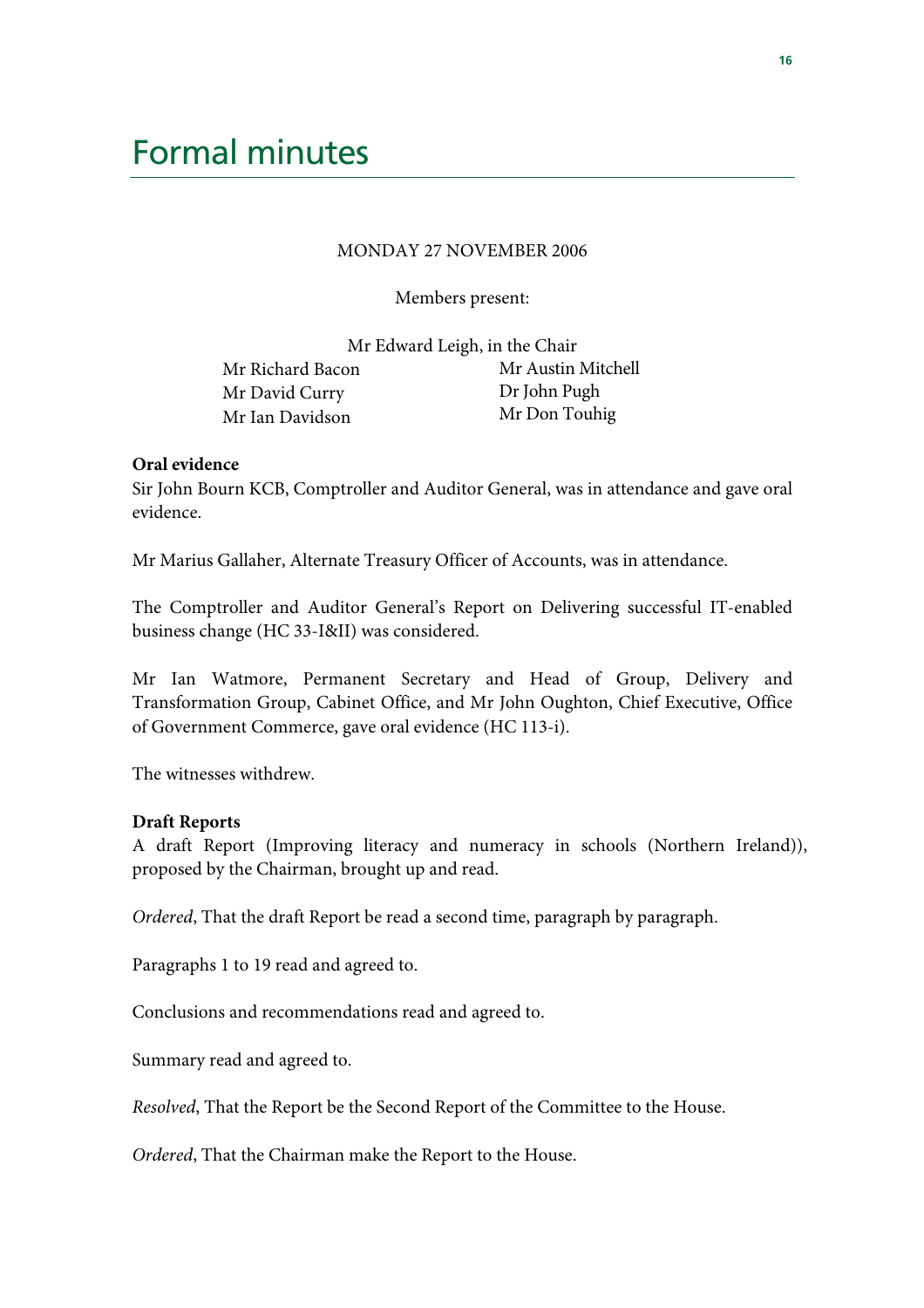*Ordered*, That embargoed copies of the Report be made available, in accordance with the provisions of Standing Order No. 134.

Another draft Report (Collections management in the national museums and galleries of Northern Ireland), proposed by the Chairman, brought up and read.

*Ordered*, That the draft Report be read a second time, paragraph by paragraph.

Paragraphs 1 to 17 read and agreed to.

Conclusions and recommendations read and agreed to.

Summary read and agreed to.

*Resolved*, That the Report be the Third Report of the Committee to the House.

*Ordered*, That the Chairman make the Report to the House.

*Ordered*, That embargoed copies of the Report be made available, in accordance with the provisions of Standing Order No. 134.

Another draft Report (Gas distribution networks: Ofgem's role in their sale, restructuring and future regulation), proposed by the Chairman, brought up and read.

*Ordered*, That the draft Report be read a second time, paragraph by paragraph.

Paragraphs 1 to 39 read and agreed to.

Conclusions and recommendations read and agreed to.

Summary read and agreed to.

*Resolved*, That the Report be the Fourth Report of the Committee to the House.

*Ordered*, That the Chairman make the Report to the House.

*Ordered*, That embargoed copies of the Report be made available, in accordance with the provisions of Standing Order No. 134.

Another draft Report (Postcomm and the quality of mail services), proposed by the Chairman, brought up and read.

*Ordered*, That the draft Report be read a second time, paragraph by paragraph.

Paragraphs 1 to 30 read and agreed to.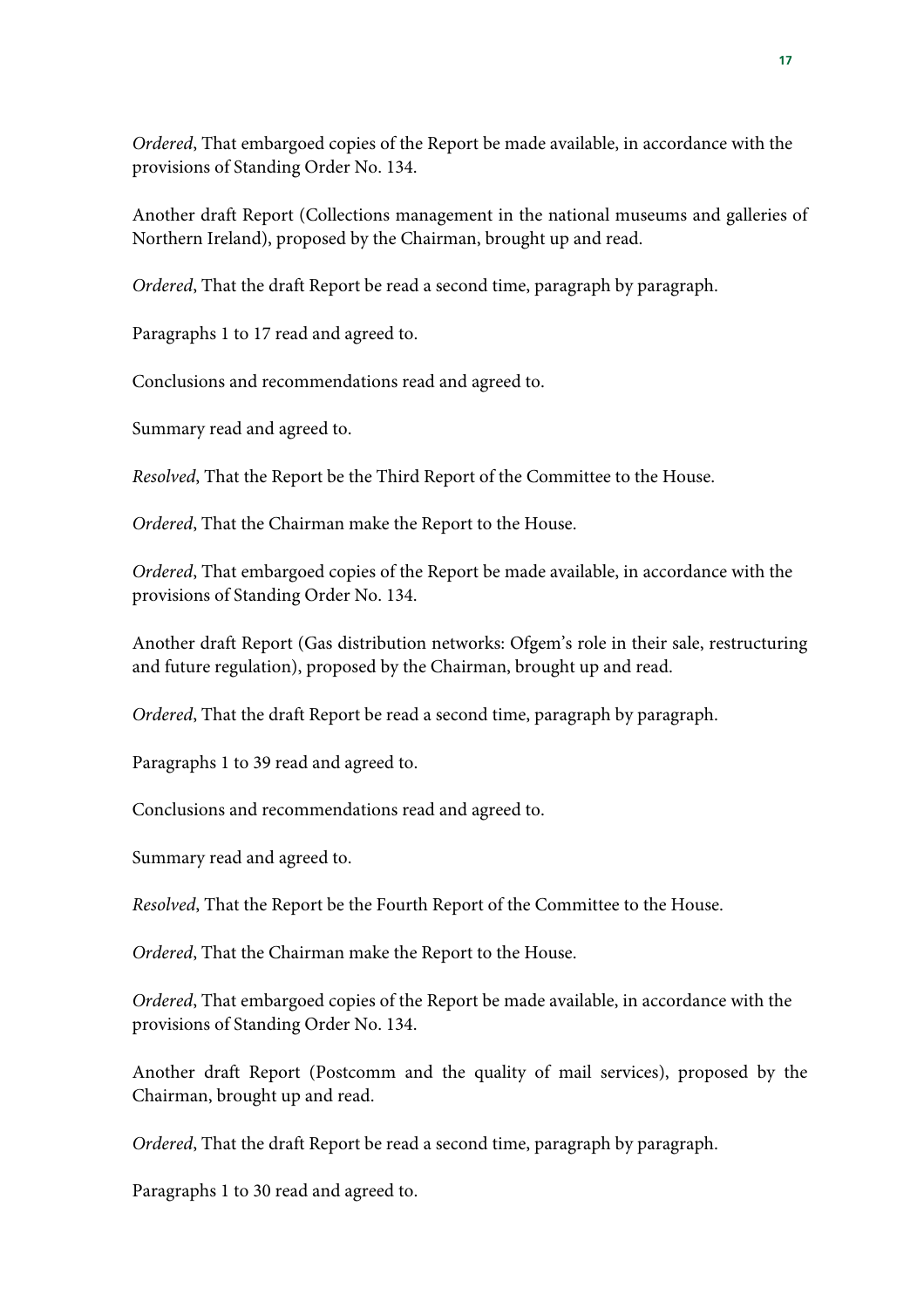Conclusions and recommendations read and agreed to.

Summary read and agreed to.

*Resolved*, That the Report be the Fifth Report of the Committee to the House.

*Ordered*, That the Chairman make the Report to the House.

*Ordered*, That embargoed copies of the Report be made available, in accordance with the provisions of Standing Order No. 134.

Another draft Report (Gaining and retaining a job: the Department for Work and Pensions' support for disabled people), proposed by the Chairman, brought up and read.

*Ordered*, That the draft Report be read a second time, paragraph by paragraph.

Paragraphs 1 to 28 read and agreed to.

Conclusions and recommendations read and agreed to.

Summary read and agreed to.

*Resolved*, That the Report be the Sixth Report of the Committee to the House.

*Ordered*, That the Chairman make the Report to the House.

*Ordered*, That embargoed copies of the Report be made available, in accordance with the provisions of Standing Order No. 134.

### **Spring programme**

The Committee considered this matter.

[Adjourned until Wednesday 29 November at 3.30 pm.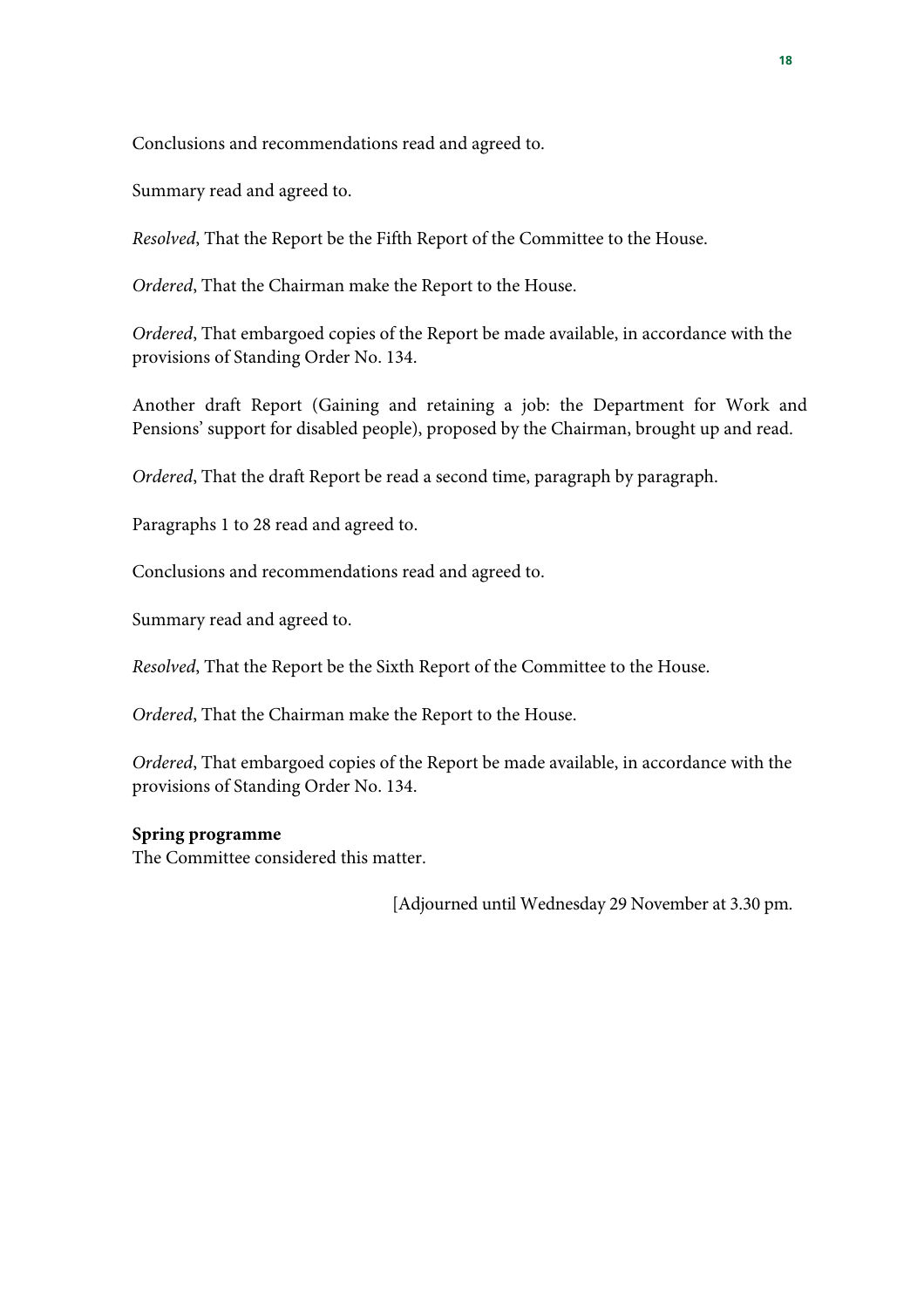### List of Witnesses

**Ms Lesley Strathie**, **Mr Mathew Nicholas**, Jobcentre Plus and **Mr Adam Sharples**, Department for Work and Pensions**.** 

## List of written evidence

| <b>National Audit Office</b>            | <b>Fv 15</b> |
|-----------------------------------------|--------------|
| <b>Department for Work and Pensions</b> | <b>Fv 19</b> |